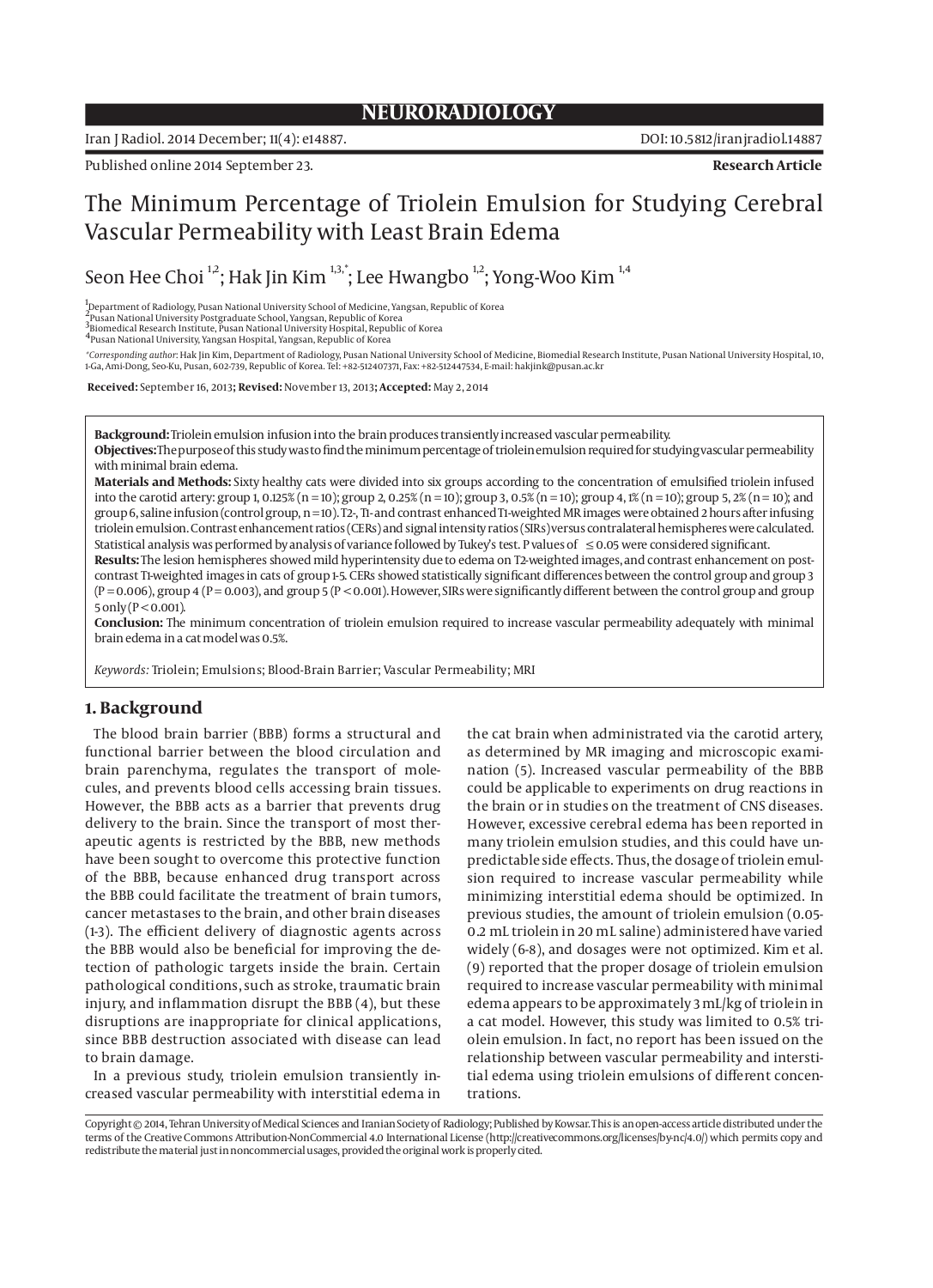## **2. Objectives**

The purpose of this study was to establish the minimum triolein emulsion concentration suitable for studying vascular permeability with minimal brain edema in a cat model.

## **3. Materials and Methods**

### *3.1. Experimental Preparations*

All animal experiments were conducted in accordance with the guidelines issued by our Institutional Animal Care and Use Committee (Approval No: 2012-038). Sixty healthy adult domestic male cats weighing 2.8-3.3 kg were anesthetized with an intramuscular injection of ketamine HCl (2.5 mg/kg; Huons, Jechun, Korea) and xylazine (0.125 mg/kg; Bayer Korea, Seoul, Korea). Cats were allowed to breathe ambient air spontaneously during the procedure. Briefly, the right femoral artery was isolated and its distal portion was ligated with 4.0 silk. An 18-guage intravenous catheter was then inserted into the artery proximal to the ligated portion. A 2.2F microcatheter (Progreat microcatheter, Terumo, Tokyo, Japan) equipped with a microguidewire (GT guidewire, Terumo, Tokyo, Japan) was then passed through the intravenous catheter into the lumen of the artery. The tip of the microcatheter was positioned in the right or left common carotid artery at the level of the fourth cervical vertebra under fluoroscopic guidance. Triolein (triglyceride, 1, 2, 3-tri [cis-9-octadecenoyl] glycerol) was supplied by Sigma-Aldrich (St. Louis, MO, USA).

#### *3.2. Triolein Emulsion Infusion*

A 1 mL syringe containing triolein and another 20 mL syringe containing saline were connected to a three-way stopcock. Triolein emulsion was prepared by mixing triolein and saline via the stopcock using a vigorous to-andfro movement of the syringes for 2 min. Sixty cats were divided into six groups ( $n = 10$  in each group) according to the concentration of the triolein emulsion infused: group 1, 0.125% (0.025 mL triolein in 20 mL of saline); group 2, 0.25% (0.05 mL in 20 mL); group 3, 0.5% (0.1 mL in 20 mL); group 4, 1% triolein emulsion (0.2 mL in 20 mL); group 5, 2% (0.4 mL in 20 mL); and group 6, saline only (the control group) (Table 1). Triolein emulsion was infused at 3 mL/Kg of body weight at a rate of 4 mL/min for 5 minutes, as described by Kim et al. (9). After administering triolein, the microcatheter was removed from the femoral artery and the artery was ligated.

#### *3.3. MR imaging*

MRI was performed 2 hours after triolein infusion. Each cat was placed in the prone position within a pediatric MR infant restrainer, and a flexible radiofrequency coil (Siemens, Erlangen, Germany) was placed around the head. All studies were performed using a 3T MR Tim Trio scanner (Siemens, Erlangen, Germany). Images were acquired in the coronal plane. For spin-echo imaging, the following scan parameters were employed: for T2 weighted images (T2WIs), repetition time [TR] = 3000 ms, echo time  $[TE] = 96$  ms and bandwidth = 78 Hz/pixel, and for T1-weighted images (T1WIs), TR/TE = 320/20 ms and bandwidth  $= 65$  Hz/pixel. In both imaging modes, the following were used; section thickness = 4 mm with a 0.1 mm gap, field of view = 70-75 mm, two excitations, and acquisition matrix =  $210 \times 256$ . For contrast studies, 0.3 mL/kg meglumine (Megaray Dongkuk Pharma, Seoul) was injected intravenously. T2W, T1W, and post-contrast T1W images were analyzed. Signal intensities (SI) were measured quantitatively in ipsilateral and contralateral hemispheres on T1W, T2W, and post-contrast T1W images. Seven slices were obtained per scan. SIs and areas of hemispheres were measured blindly using a manually drawn region of interest (ROI) in the whole brain on the second console of the MR machine. Manually drawn ROI on T1W images were automatically set on T2W and postcontrast T1W images on the second console (Syngo Siemens, Erlangen, Germany). Thus, the shapes, positions, and sizes of the ROIs were identical on T1W, T2W, and postcontrast T1W images. Entire hemispheres were included in measurements, but large superficial cerebral vessels were excluded. First and last images were excluded from SI measurements because of overlapping artifacts. The SIs of five consecutive slices were tabulated and the mean contrast enhancement ratios (CERs) of ipsilateral/contralateral hemisphere (CERs = [SI on post-contrast T1WIs-SI on pre-contrast T1WIs]/SI on pre-contrast T1WIs) were calculated. Mean signal intensity ratios (SIRs) in five consecutive slices were calculated by dividing the T2WI SIs of ipsilateral hemispheres by those of contralateral hemispheres. SIRs and CERs were compared between groups.

#### *3.4. Statistical Analysis*

Data were statistically evaluated by analysis of variance, followed by Tukey's honestly significant difference test to compare differences between the mean CERs of ipsilateral and contralateral hemispheres and mean

**Table 1.** Means and Standard Deviations (SD) of Body Weights and the Concentrations of Triolein Emulsion Infusion in the Six Study Groups

| Group                   | No. | <b>Body Weight</b><br>$(\mathbf{kg})^{\mathrm{a}}$ | Triolein Emulsion (TE) or<br><b>Saline Infusion</b> |
|-------------------------|-----|----------------------------------------------------|-----------------------------------------------------|
|                         | 10  | $3.0 \pm 0.8$                                      | TE 0.125%                                           |
| $\mathbf{D}$            | 10  | $2.8 \pm 0.2$                                      | TE 0.25%                                            |
| 3                       | 10  | $3.5 \pm 0.6$                                      | TE 0.5%                                             |
| $\overline{\mathbf{4}}$ | 10  | $2.7 \pm 0.7$                                      | <b>TE1%</b>                                         |
| 5                       | 10  | $2.9 \pm 0.8$                                      | <b>TE 2%</b>                                        |
| 6                       | 10  | $3.3 \pm 0.4$                                      | saline                                              |

 $a$  data are presented as Mean  $\pm$  SD.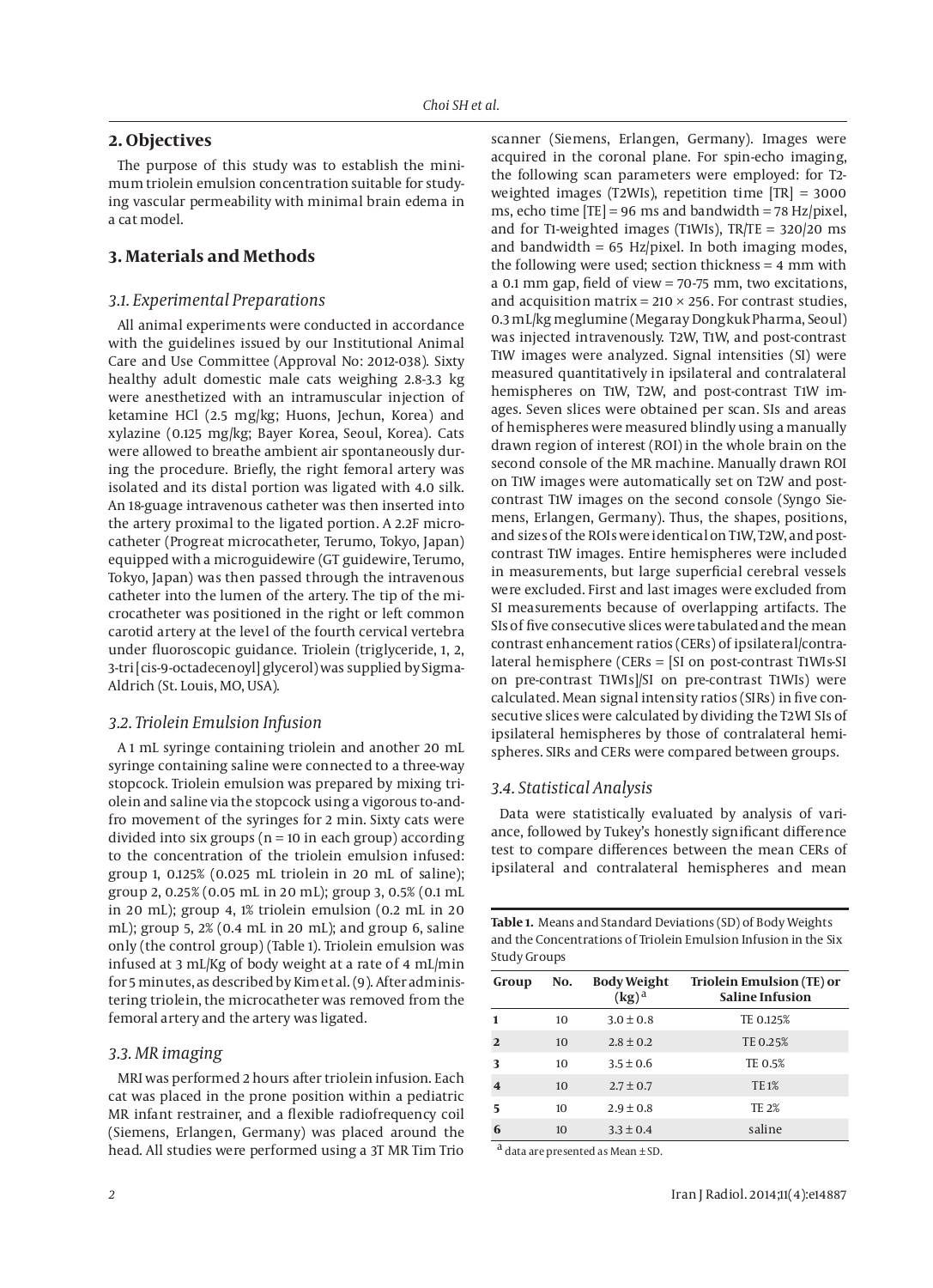SIRs on T2W images. Calculated two-tailed P values of  $\leq$ 0.05 were considered statistically significant. CER and T2 SIR measurements of each group were tested for normality by using Kolmogorov-Smirnov/Lilliefor test, and the normality was not rejected  $(P > 0.05)$ . Additionally, Pearson's correlation coefficient was calculated to assess the correlation between CER and T2 SIR. Simple linear regression analysis was also performed on these two variables. Both R (version 2.15.3, R foundation for statistical computing, Vienna, Austria) and SPSS (version 18.0, Chicago, Ill, USA) software were used for analysis of the data and constructing the plots.

## **4. Results**

Ipsilateral hemispheres showed mild hyperintensity on T2-weighted images, and contrast enhancement on postcontrast T1-weighted images. Group 5 tended to show more T2 hyperintensity and more contrast enhancement (Figure 1) than the other groups. These observations were usually weak in groups 1 and 2. There were contralateral paramedian lesions in two cats in group 3, three cats in group 4, and four cats in group 5. CER differences were statistically significant between the control group (group 6) and groups 3 (P = 0.006), 4 (P = 0.003), and 5 (P < 0.001) (Figure 2). However, no statistical difference was observed between groups 3, 4, and  $5 (P = 0.9983)$  between groups 3 and 4,  $P = 0.3042$  between groups 3 and 5,  $P =$ 0.1109 between groups 4 and 5).

T2 SIRs were significantly different between the control group and group 5 only ( $P < 0.001$ ) (Figure 3). No statistical difference was observed between group  $1 (P = 0.5192)$ , group 2 (P = 0.2099), group 3 (P = 0.1234), group 4 (P = 0.1711) and the control group (group 6).

Simple linear regression analysis of CER and T2 SIR were done on 47 test group cats after excluding three outliers. The three outliers were identified by using the residualversus-fitted plot acquired from linear regression from all 50 test subjects. There was a positive correlation between the two variables, and about 32.06% of variation in CER ratio was explained by T2 SIR, or vice versa (Figure 4, R-squared =  $0.3206$ , p-value <  $0.001$ ). In other words, increased brain permeability in the test subjects explained about one-third variability in brain edema on MR.



**Figure 1.** MR images of a cat in group 5 infused with 2% triolein emulsion (3 ml/kg of body weight) into the right carotid artery. T2-weighted image (A) shows mild hyperintensity on the superficial cortex of the ipsilateral hemisphere (arrows). (B) The lesion was isointense on T1-weighted images and (C) shows diffuse enhancement on Gd-enhanced T1-weighted images (arrows).



**Figure 2.** Plot of contrast enhancement ratios (CERs) on Gd-T1-weighted images. CERs of groups 3, 4, and 5 were significantly higher than those of saline treated controls (group  $6$ ) (P = 0.006, 0.003 and < 0.001, respectively). CERs of groups 1 and 2 were slightly higher than those of controls  $(P = 0.301$  and 0.407, respectively). No significant difference was found between the CERs of groups 3, 4 and 5 ( $P = 0.9983$  between group 3 and 4,  $P = 0.3042$  between group 3 and 5,  $P = 0.1109$  between group 4 and 5). Numbers on the tops of the bars indicate mean group CERs.



**Figure 3.** Plot of signal intensity ratios (SIRs) on T2-weighted images. SIRs in group 5 were significantly higher than those of saline treated controls  $(group 6) (P < 0.001)$ . Numbers on the tops of bars indicate mean group **SIRs.**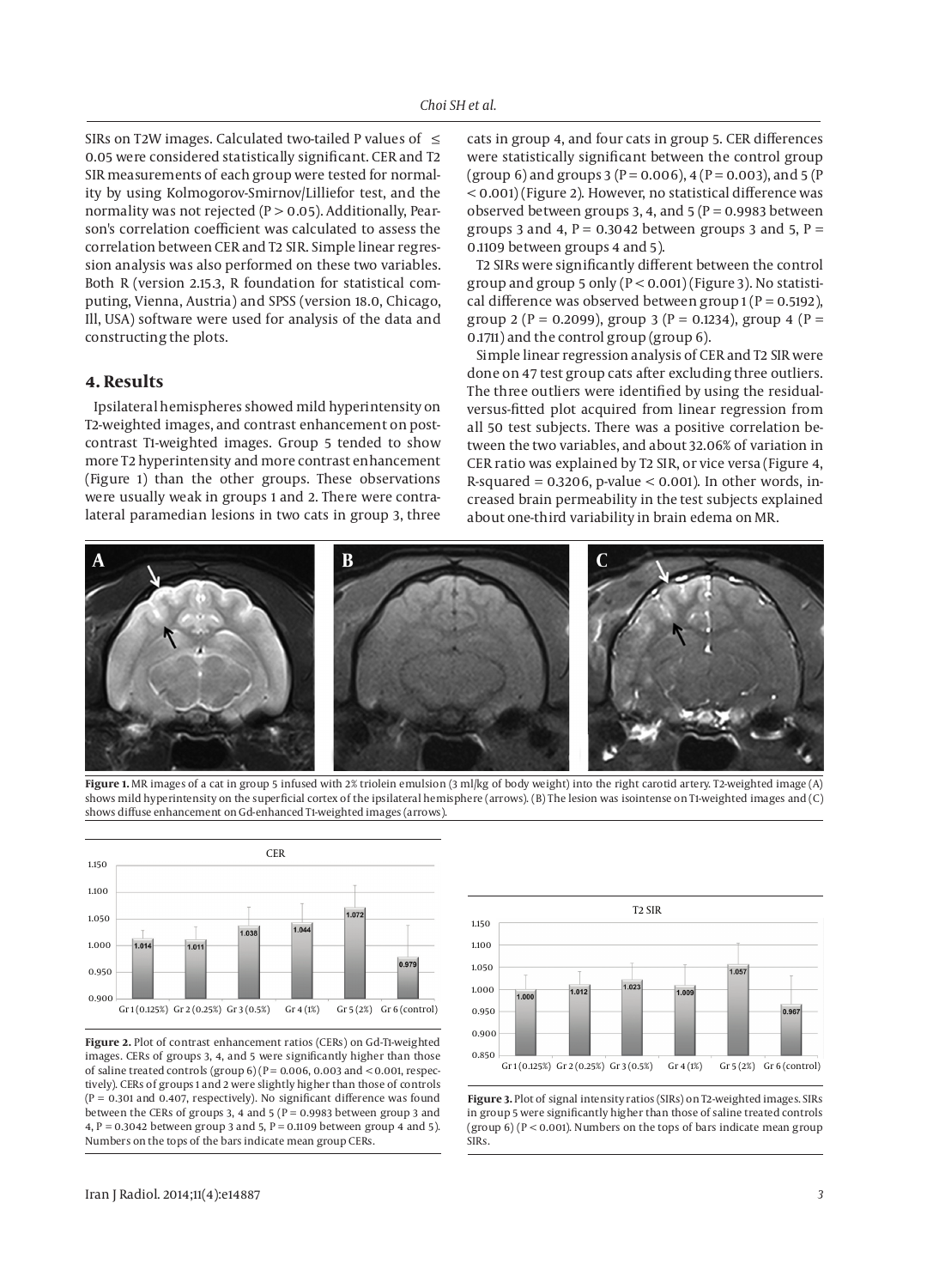

**Figure 4.** Scatter plot of CER ratio and T2 SIR values. The y-axis represents contrast enhancement between ipsilateral and contralateral hemispheres on post-contrast T1-weighted images. The x-axis represents signal intensity ratios between ipsilateral and contralateral hemispheres on T2 weighted images. The regression line shows a significant positive correlation between CER and T2 SIR values (R-squared = 0.3206, P value < 0.001).

## **5. Discussion**

The development of a strategy for controlled, transient BBB disruption would be beneficial for basic research and clinical applications for many brain diseases, especially intractable brain tumors. Triolein emulsion has been reported to increase vascular permeability transiently when it is infused into the brain via a carotid artery. This increased vascular permeability may be observed as homogenous contrast enhancement on Gd-T1-weighted images and hyperintensity on T2-weighted images due to BBB breakdown by triolein as has been reported in the previous studies (5, 10). However, undesirable vasogenic edema could cause unpredictable side effects and adversely affect laboratory experiments or studies on the clinical effects of treatments. Thus, an optimized triolein emulsion dosage is required that increases vascular permeability without causing undue interstitial edema.

In the present study, contrast enhancement was statistically significant when triolein emulsion was infused via a carotid artery into cats at concentrations above 0.5% (0.1 mL of triolein in 20 mL of saline), and increased in a dose-dependently manner. Regarding vasogenic edema, T2-weighted images revealed no significant parenchymal edema when triolein emulsion was infused at 1%. Thus, the major finding of this study is that the minimum concentration of triolein emulsion required to increase vascular permeability adequately without brain edema is 0.5%. The lesion conspicuity was more prominent on Gd-T1-weighted image than T2-weighted image in the present study. In previous studies (5, 7, 9), triolein emulsion has been used at 0.25-1%, but without knowledge of the optimal triolein emulsion concentration. The present study describes the relation between triolein emulsion concentration, vascular permeability, and brain edema. In fact, vascular permeability and vasogenic edema were found to be linearly correlated.

Another important consideration in studies of vascular permeability change is the total volume of triolein infused. Ryu et al. (9) suggested that the minimum dosage of triolein emulsion (0.5%) required to achieve increased vascular permeability in the cat brain appears to be 3 mL/ kg. However, the authors used only one concentration of triolein emulsion. Thus, according to the study by Ryu et al. (9) and the present study, the optimum dosage and concentration of triolein emulsion to achieve increased vascular permeability with minimal edema in a cat model appears to be 3 mL/kg at a triolein emulsion concentration of  $0.5%$ 

In the present study, Gd-T1-weighted images were used to detect BBB permeability changes. Contrast enhanced T1-weighted images are able to show sites of BBB breakdown (11). In the presence of increased permeability or disruption of the BBB, gadolinium extravasates and diffuses into the brain parenchyma. In the present study, significant differences in contrast enhancement were observed between the control group and groups infused with triolein emulsion at more than 0.5%. Contrast enhancement indicating increased vascular permeability by triolein emulsion infusion into the brain is well known in experimental animal studies (5, 7, 9). In a study of BBB disruption induced by emulsified oleic acid, nitric oxide was found to contribute to oleic acid-induced activations of matrix metalloproteinase-2 and -13 and the development of transient brain edema. After exposure to oleic acid administered intra-arterially, endothelial cells are stimulated and intercellular adhesion molecule-1 expression on the luminal surface occurs. Intercellular adhesion molecule-1 then recruits neutrophils from the blood circulation to affected brain vessels. These neutrophils stay close to vessels or infiltrate brain parenchyma and express inducible nitric oxide synthase, which produces nitric oxide and triggers the activations of matrix metalloproteinase-2 and -13 in the endothelial cells. Activated matrix metalloproteinase-2 and -13 then degrade laminin and the basal lamina structure, and ultimately, the BBB is disrupted and brain edema develops (12). However, the mechanism of BBB disruption by triolein emulsion has not been elucidated.

Observed T2 hyperintensity has been attributed to vasogenic edema induced by BBB breakdown in the previous triolein studies (5, 10). In the present study, a significant difference was observed between T2 hyperintensities in the control group and the 2% triolein group. In other words, no significant difference was observed in brain edema when the triolein emulsion concentration was less than 2%. A previous study of 0.5% triolein emulsion infusion into the cat brain showed that T2 hyperintensity occurred 1 hour after infusion, and that this hyperintensity diminished rapidly and approached normal 4 days after infusion (5). In the present study, T2-weighted MR imaging showed that brain edema is not excessive when